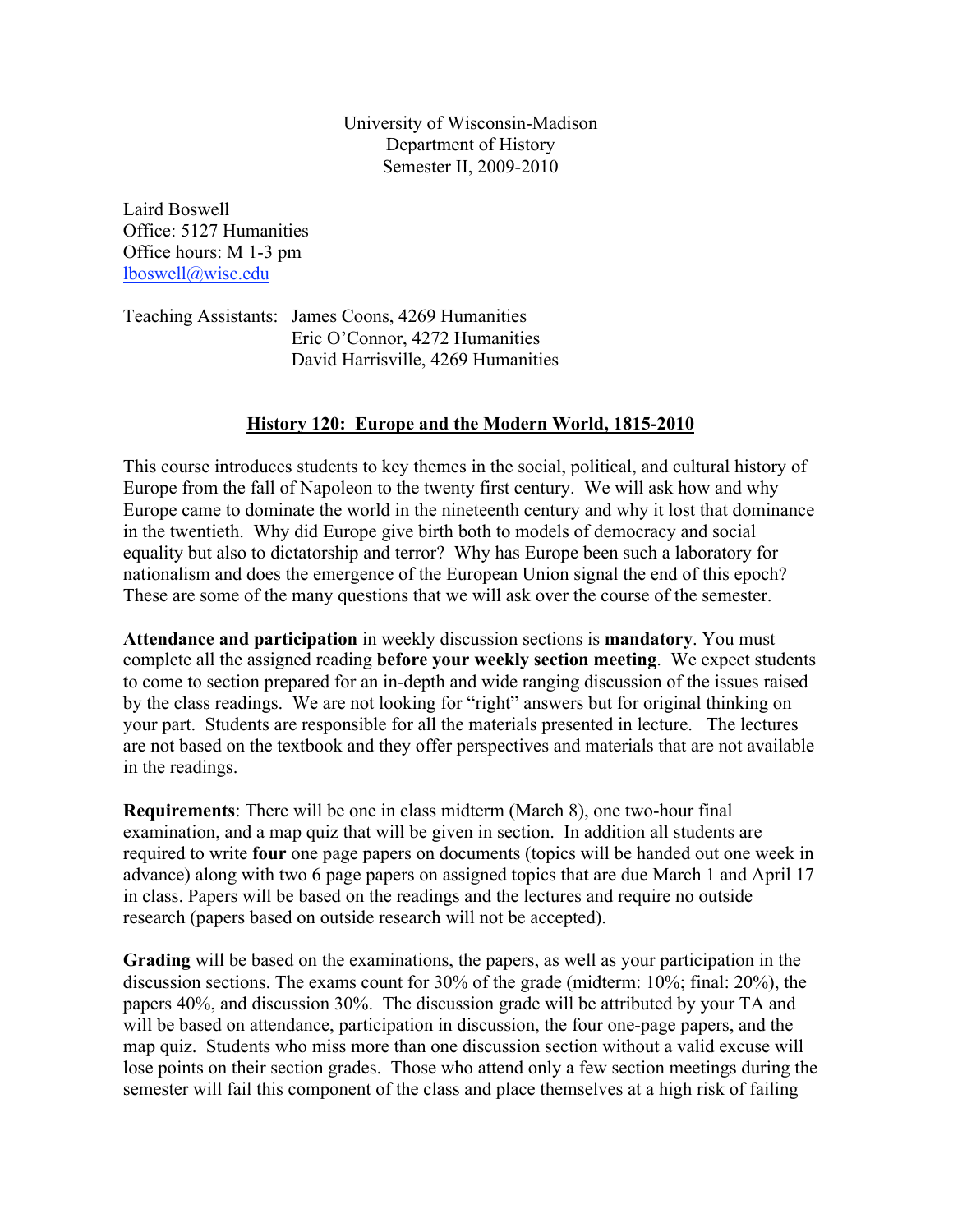the class altogether.

**We expect you to submit work that is your own** and not borrow sentences or sentence fragments from books, articles, or the web. In other words, all your sentences should be of your own making (if you use more than three successive words from a book, you should put them in quotation marks). Students are urged to familiarize themselves with the rules and guidelines concerning plagiarism -- any cases of plagiarism or cheating will be dealt with severely. Downloading material from the web and claiming it as your own is a form of plagiarism. To learn more about quoting and paraphrasing check the Writing Center's excellent tips at http://www.wisc.edu/writing/Handbook/QuotingSources.html Further information on the University's policies on plagiarism can be found at http://students.wisc.edu/saja/misconduct/misconduct.html

**Electronic devices**. Please turn your cell phones and pagers off during lectures. You may use a laptop to take notes, but we ask that you turn the wireless off and that you refrain from surfing the web, facebooking, and emailing your friends during class. The TAs will be sitting in various parts of the lecture hall and will be keeping an eye on your screens. If you absolutely have to text or email please stay home or go to the nearest coffee house.

**Office Hours**: I will hold office hours on Mondays between 1 and 3. You can also speak with me after class or send me an email to set up an alternative meeting time. If you misplace this syllabus, please download a new copy at http://history.wisc.edu/Courses.htm

The following books are **required** and can be purchased at the bookstore of your choice. They have also been placed on 3-hour reserve at Helen C. White Library (except for The Making of the West textbook).

| Karl Marx, The Communist Manifesto (Penguin Books)                          |
|-----------------------------------------------------------------------------|
| Erich Maria Remarque, All Quiet on the Western Front (Ballantine books)     |
| Joseph Conrad, Heart of Darkness (Signet Classics)                          |
| Guiseppe di Lampedusa, The Leopard (Pantheon Books)                         |
| Arthur Koestler, Darkness at Noon (Scribner's)                              |
| Primo Levi, Survival in Auschwitz (Touchstone)                              |
| Slavenka Drakulić, How we Survived Communism and Even Laughed (Harper       |
| Collins)                                                                    |
| Lynn Hunt, Thomas Martin, Barbara Rosenwein, R. Po-Chia Hsia, Bonnie Smith, |
| The Making of the West: Peoples and Cultures. Third Edition Vol C: Since    |
| 1740 (Bedford/St. Martin's, 2009) (Text)                                    |
| Sources of The Making of the West: Peoples and Cultures. Vol II: Since 1500 |
| (Third Edition, 2009)                                                       |
|                                                                             |

Unless otherwise noted readings can be found in Sources of the Making of the West.

**Week 1** (January 20, 22) Introduction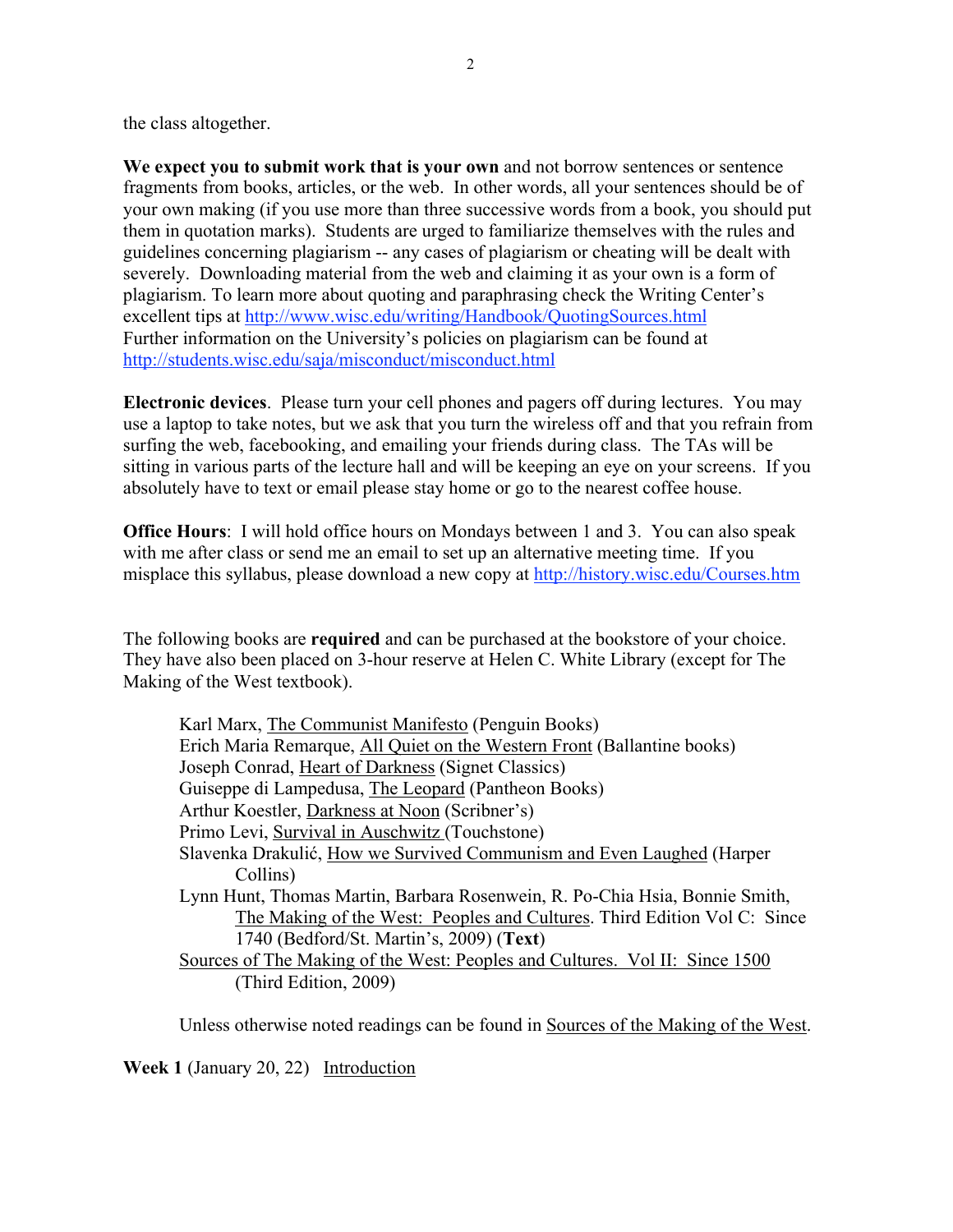Organizational Meeting and Introductory Remarks History and Geography

**Week 2** (January 25, 27, 29) Diplomacy and Order, 1815-1840

The Legacy of the French Revolution and Napoleon Europe in 1815: Diplomacy and the Balance of Power Restoration and Reaction

> Text: Chapters 19, 20 Section: Abbé Siéyès, "What is the Third Estate?" (107-11); French National Assembly, "The Declaration of the Rights of Man and Citizen" (113-15); Maximilien Robespierre, "Report on the Principles of Political Moralist" (115-119); Olympe de Gouges, "Letters on the Trial" (119-122); Abd al-Rahman al-Jabartî, "Napoleon in Egypt" (126-29).

**Week 3** (February 1, 3, 5) Industrial, Social and Political Revolution

The Industrial Revolution (I) The Industrial Revolution (II) The Revolutions of 1848

> Text: Chapter 21 Section: Metternich, "Results of the Congress at Laybach" (129-132); Peter Kakhovsky, "The Decembrist Insurrection in Russia," (132-135); "Factory Rules in Berlin" (143-46); Metternich, "Political Confession of Faith, 1820," and "Secret Memorandum to Czar Alexander I"(Learn@UW).

**Week 4** (February 8, 10, 12) Social History and Ideologies

Socialism The Working Class Peasant Society

> Section: Marx, The Communist Manifesto (Read the entire Manifesto of the Communist Party); "Draft of a Communist Confession of Faith" (150-55).

> > **\*\*\* 1 page paper on documents due in section \*\*\***

(paper topics will be handed out Week 3)

**Week 5** (February 15, 17, 19) Politics and the Nation State

The Birth of Modern Italy Unification of Germany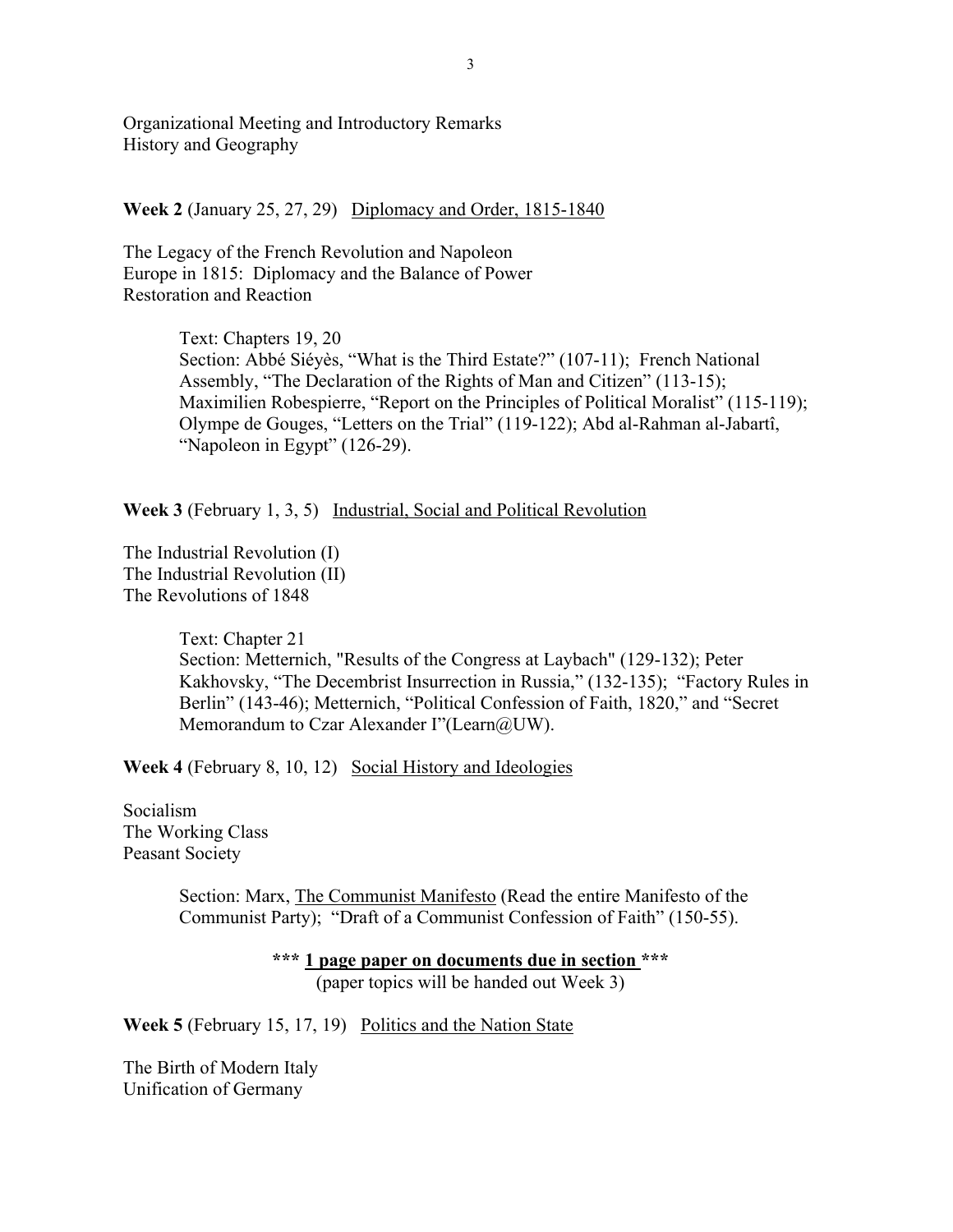Liberalism and Conservatism

Text: Chapter 22 Section: Guiseppe di Lampedusa, The Leopard

#### **\*\*\* 1 page paper on documents due in section \*\*\***

**Week 6** (February 22, 24, 26) Private Life

Private Life: Consumption and Culture Private Life: Religion Women and Society, 1815-1914

### **In section map quiz (15 minutes): Study maps in textbook pp. 628, 637, 657, 679, 698, 700**

Section: Rudolf von Ihering, "Two Letters" (165-67); Camillo di Cavour "Letter to King Victor Emmanuel," (163-65); "Documents from German Unification" (Learn@UW); J. S. Mill, "On Liberty" (Learn@UW – read Chapters 1 & 2);

**Week 7** (March 1, 3, 5) Imperialism and Modernism

## **\*\*\* 6 page paper due March 1 in class \*\*\***

Imperialism and the Colonial Empires Review **Midterm**

> Text: Chapter 23 Section: Margaret Bonfield, "A Life's Work" (185-87); Emmeline Pankhurst, "Speech from the Dock" (203-06); Sarah Stickney Ellis, "Characteristics of the Women of England" (146-49)

**Week 8** (March 8, 10, 12). The Great War

Dictatorships and Autocracies Modernism The Origins of World War I

> Text: Chapter 24 Joseph Conrad, Heart of Darkness; Chinua Achebe, "An Image of Africa," Research in African Literatures 9 (1978), pp. 1-15 (Learn@UW)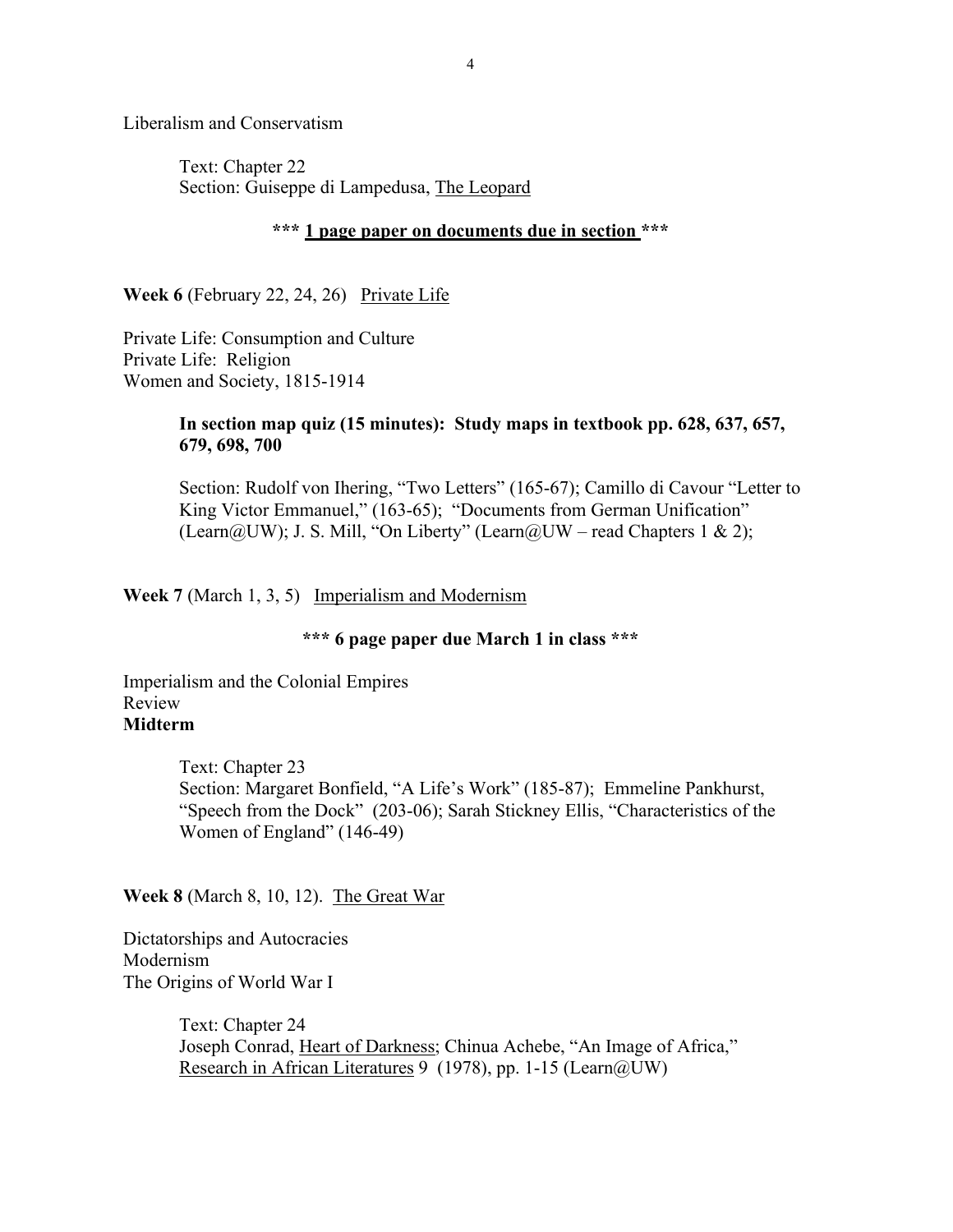**Week 9** (March 15, 17, 19) Revolutions of Left and Right

The Great War The Russian Revolution. A Modern Revolution? Italian Fascism

> Text: Chapter 25. Section: Erich Maria Remarque, All Quiet on the Western Front

**Week 10**. (March 22, 24, 26). Fascism, Communism and Democracy

Hitler and National Socialism Stalinism The Crisis of European Democracy

> Text: Chapter 26 Section: Fritz Franke and Siegfried Sassoon, "Two Soldier' Views of the Horrors of War," (211-14); L. Doriat, "Women on the Home Front" (214-16); Benito Mussolini, "The Doctrine of Fascism" (218-223); Adolph Hitler, "Mein Kampf," (223-225); Joseph Goebbels, "Nazi Propaganda Pamphlet" (227-30)

> > **\*\*\* 1 page paper on documents due in section \*\*\***

**Week 11**. Spring Break

**Week 12** (April 5, 7, 9) The Second World War

The Spanish Civil War Appeasement and the Coming of World War II World War II

Arthur Koestler, Darkness at Noon

#### **\*\*\* 1 page paper on documents due in section \*\*\***

**Week 13** (April 12, 14, 16) From the Holocaust to the Cold War

The Holocaust: the Destruction of European Jewry Reconstruction in East and West Europe Divided: The Cold War